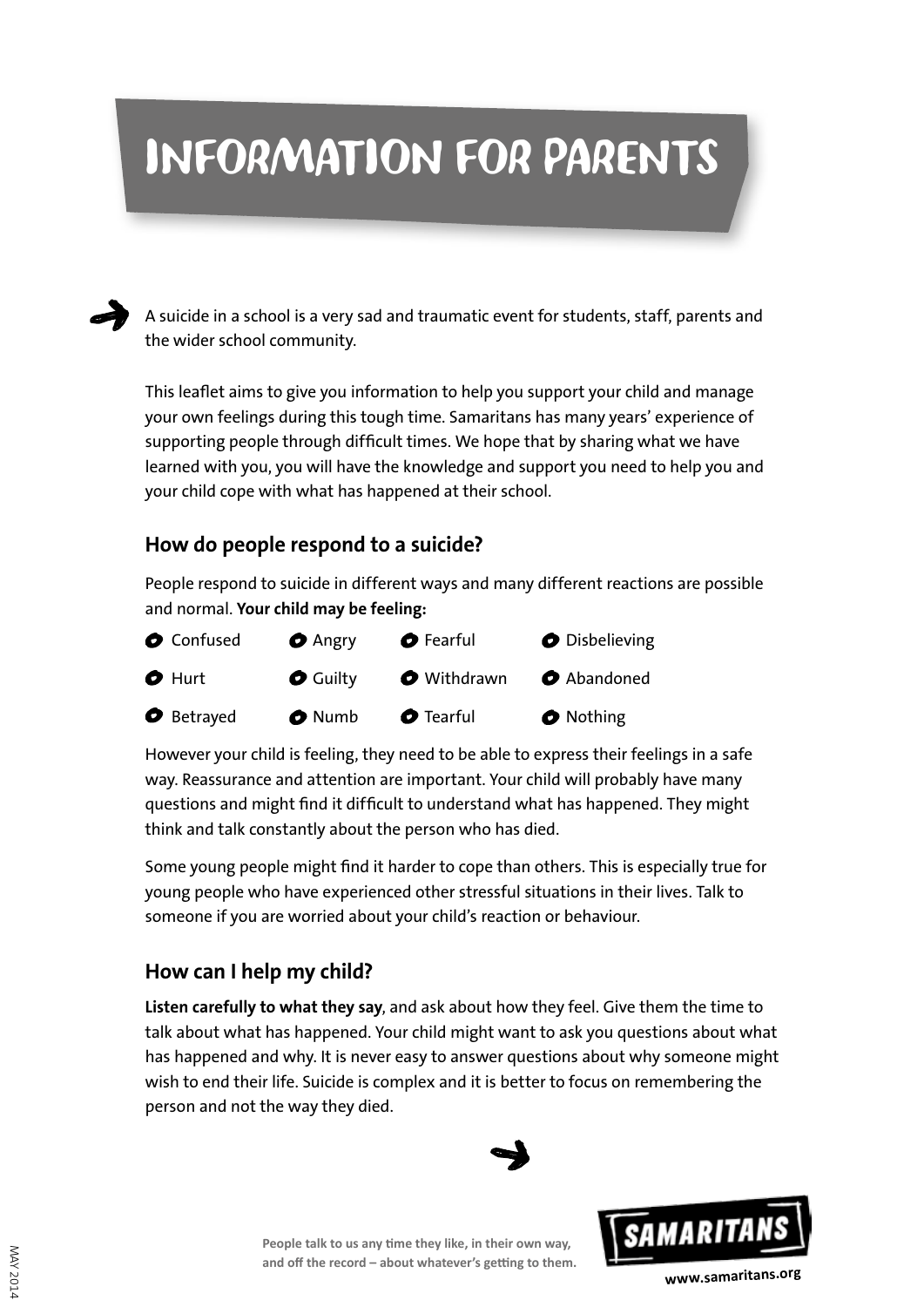Details about the suicide should not be given to students as this is potentially harmful. Steer conversations to positive coping methods: talking about their feelings, supporting friends and building a stronger school community.

**Try to be accepting and open-minded**. Let your child know you are there for them, whatever the circumstances, and reassure them that they are loved. Assure them that it's good to talk about how they feel, and that they have your support.

**If necessary, offer to help them get support** by contacting a teacher, GP, school counsellor, bereavement specialist or talking to us at Samaritans.

Try not to take it personally if your child seems unwilling to talk to you about what has happened. That's not unusual and they may look to friends or mentors for support or simply carry on as normal. There are no right or wrong ways of coping. They just need to know they have support if and when they need it. Encourage your child to seek help if they are worried about a friend.

**Be aware of your own feelings**. Be honest with yourself about how your child's reaction is affecting you. If you are struggling with your feelings, talk to us at Samaritans or seek other help.

#### **Funerals**

There may be ceremonies held to mark the person's death. Your child may or may not wish to attend and might need an explanation of what to expect. Offer to accompany them.

#### **The media**

Be aware that your child may be affected by the media. It might help to watch the news or read articles together so that you can talk about any concerns that are raised. Sometimes parents are approached directly by journalists for comment – you are under no obligation to speak to them. If you do comment, it's important to remember not to go into detail about the suicide, and to focus on how everyone is feeling and how others can seek help if they need it. You can seek advice from your child's school.

# **Sharing the news**

Your child may wish to join or comment on online memorial pages. Remind them of the importance of expressing feelings in a safe way and supporting others, while being respectful to the school and the bereaved family.



**People talk to us any time they like, in their own way, and off the record – about whatever's getting to them.**

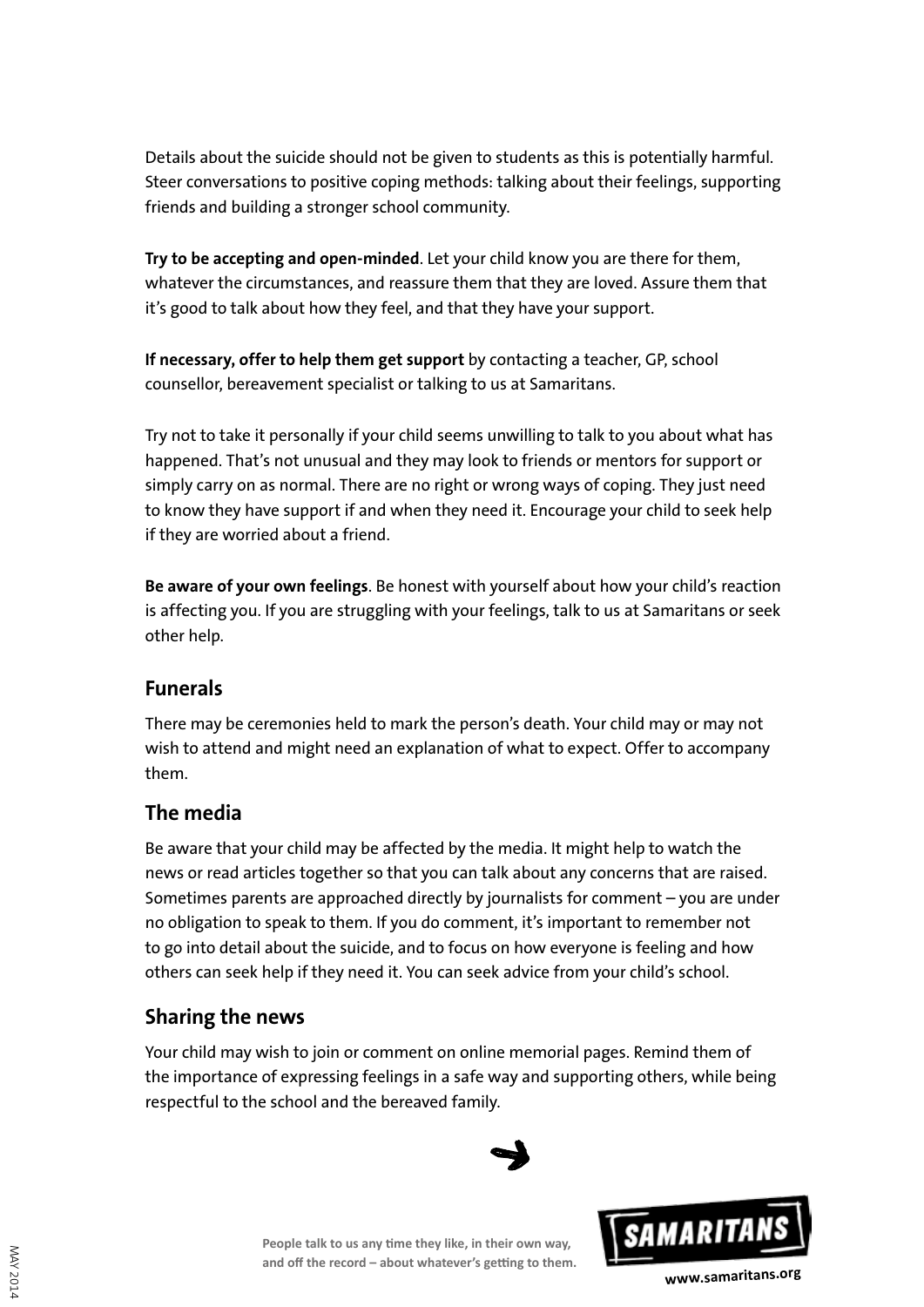Remember that although your child's school will be trying to keep school life as normal as possible, many people, including staff, will be managing difficult emotions. When talking to others, the best approach is to be respectful of the wishes of the bereaved family and follow the school's advice. Avoid glamorising or sharing details of the suicide, and always encourage others to seek help if they need it.

## **Why do people, including children and young people, take their lives?**

There is often no single reason why people take their own lives. More often, it is due to a combination of circumstances which they feel powerless to change.

Young people who take their own lives have often experienced difficulties that have built up over a long period of time, to the point where they can see no other way to stop the pain. In most cases, that can be changed with the right level of support.

## **Are there warning signs that someone is suicidal?**

It can be very difficult to tell if someone is suicidal, especially if they find it hard to talk about their feelings. People in crisis react in different ways. But there may be clues in behaviour changes, such as if someone is unusually withdrawn or animated.

#### **Other signs that someone might be struggling to cope include:**

- $\bullet$  Talking specifically about taking their own life
- $\bullet$  Seeing no future for themselves
- Giving away their belongings
- $\bullet$  Seeing no way to resolve their fears or anxieties
- $\bullet$  Not wanting to talk with or be with people
- Unusual displays of anger or impatience towards those close to them
- **◆** Being tearful for no obvious reason
- $\bullet$  Not being able to cope with small everyday events
- **O** Increased risk-taking

If you are concerned about your child, encourage them to talk to someone. If someone is talking about having suicidal thoughts and feelings, always take it seriously. Supporting someone in distress can be difficult. If you need to talk about how you are feeling, you can contact us at any time.





**People talk to us any time they like, in their own way, and off the record – about whatever's getting to them.**

**www.samaritans.org**